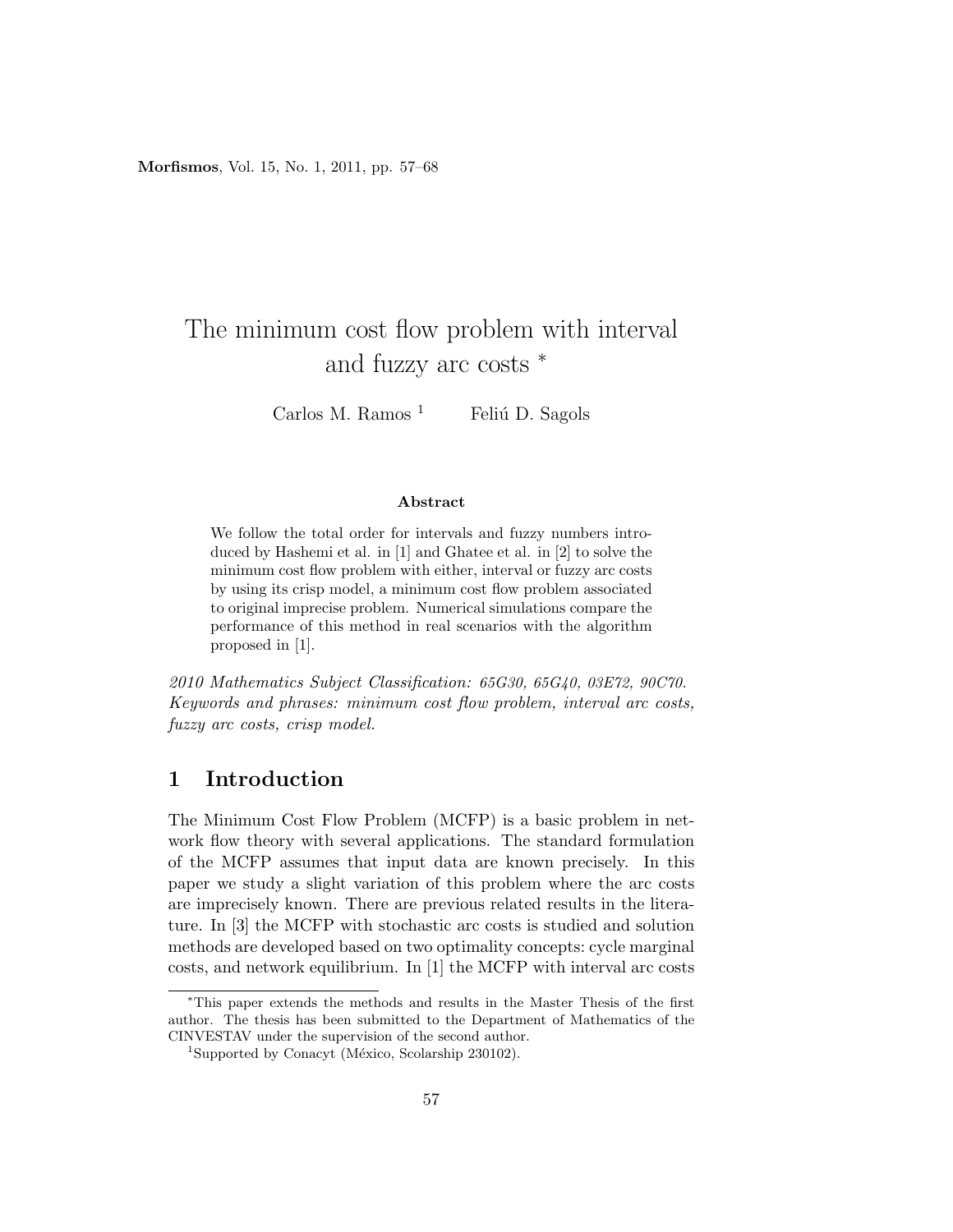is considered and two solution methods are introduced based on extensions of some efficient combinatorial algorithms for the MCFP. Also two performance indexes are used to measure the efficiency of these methods in simulations performed on different scenarios. In [2] the MCFP is established for fuzzy arc costs and, just as for the problem with interval arc costs, the proposed solution modifies the negativecycle-canceling algorithm in order to allow the use of fuzzy numbers. In this work we solve both approaches of the MCFP: with interval and fuzzy arc costs. In both cases we solve the problem by transforming it into a conventional MCFP. We use the performance indexes introduced in [1] to compare both, the methodology in [1] and ours.

# 2 Intervals and fuzzy numbers

Intervals and fuzzy numbers are mathematical representations of imprecise quantities sucessfully applied to solve several problems in industrial engineering and operations research. Interval and fuzzy mathematics are generalizations of real aritmethic where numbers are replaced by intervals or fuzzy numbers. Some basic fuzzy numbers concepts are defined in Section 2.2. For all of the undefined concepts about fuzzy numbers we follow [5].

#### 2.1 Intervals arithmetic

A closed interval in R is a set  $[a_L, a_R] = \{x \in \mathbb{R} | a_L \le x \le a_R\}$  where  $a<sub>L</sub>$  and  $a<sub>R</sub>$  are the left and right *limits* of the interval. An interval  $A = [a_L, a_R]$  is an *interval number* and is represented by  $A^I = \langle a, a^w \rangle$ where  $a = \frac{a_R + a_L}{2}$  and  $a^w = \frac{a_R - a_L}{2} \ge 0$  are the *center* and the *width* of the interval number  $A<sup>I</sup>$  respectively.

It is common to use the following two operations on intervals.

**Definition 2.1.1.** Let  $\langle a, a^w \rangle$  and  $\langle b, b^w \rangle$  be interval numbers and  $\lambda \geq 0$ a real number. The addition of two interval numbers and the multiplication of an interval number by an escalar satisfies, respectively

(1) 
$$
\langle a, a^w \rangle + \langle b, b^w \rangle = \langle a + b, a^w + b^w \rangle
$$

(2) 
$$
\lambda \langle a, a^w \rangle = \langle \lambda a, \lambda a^w \rangle = \langle a, a^w \rangle \lambda
$$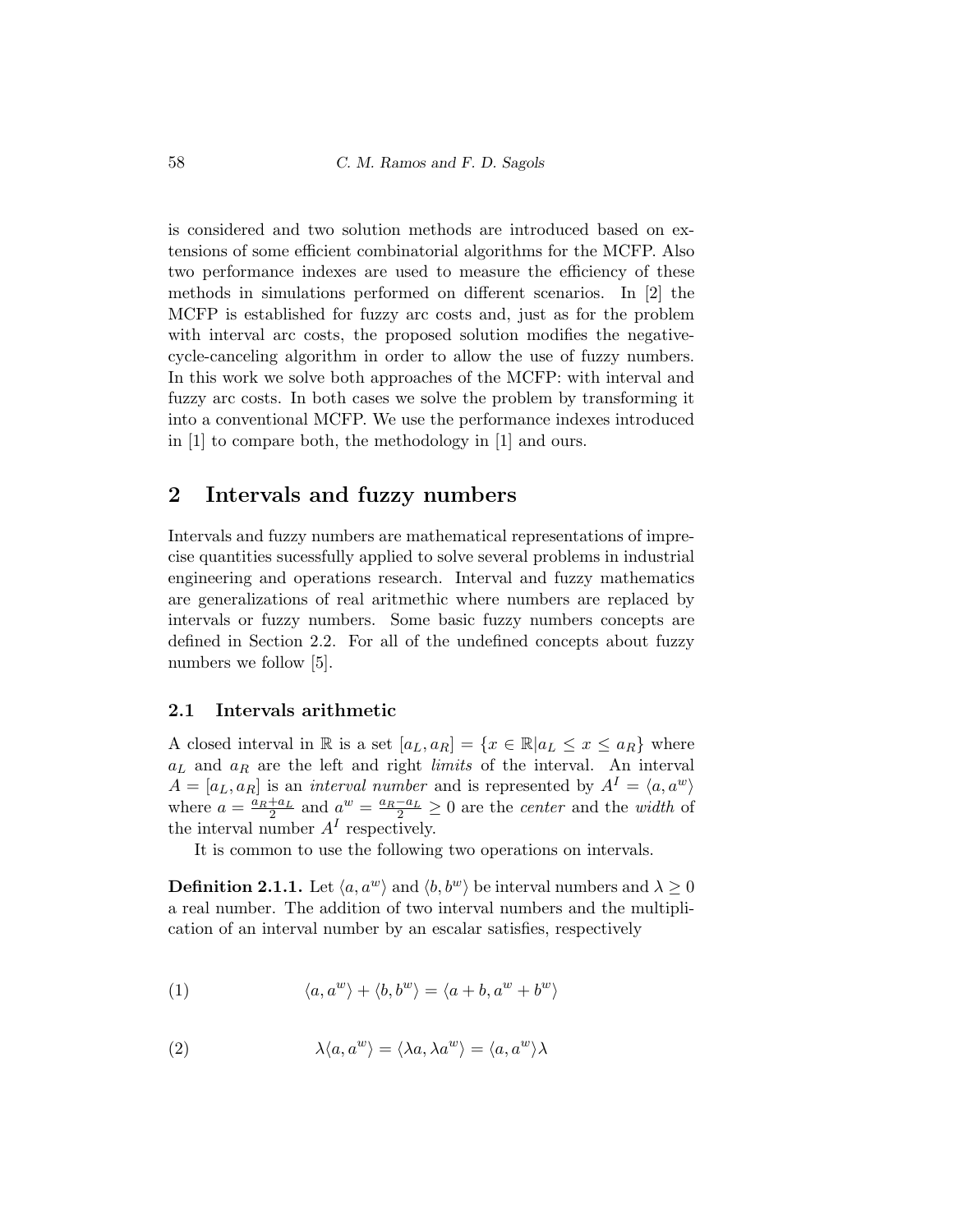A review of intervals and their algebraic properties appears in [4].

An ordering on a special kind of interval numbers was introduced by Hashemi et al. [1] based on a weighted scheme.

**Definition 2.1.2.** Let  $\langle a, a^w \rangle$  and  $\langle b, b^w \rangle$  be interval numbers and k, l real positive numbers. A relation  $\leq_{k,l}$  on intervals is

$$
\langle a, a^w \rangle \leq_{k,l} \langle b, b^w \rangle \Leftrightarrow ka + la^w \leq kb + lb^w.
$$

The relation  $\leq_{k,l}$  on interval numbers is reflexive, transitive and complete. The following definition and proposition establishes that this relation is an ordering on a particular subset of interval numbers for a special election of  $k$  and  $l$ .

**Definition 2.1.3.** Let  $\mathcal{I}_{\mathbb{Q}} = \{\langle a, a^w \rangle | a, a^w \in \mathbb{Q}\}\$  be the set of intervals with rational entries.

**Proposition 2.1.4** ([1]). Let  $\pi$  be a non-algebraic real positive number and  $k = q_1 \pi^{n_1}$ ,  $l = q_2 \pi^{n_2}$ , where  $q_1, q_2 \in \mathbb{Q}^+ - \{0\}$  are non-zero rational numbers and  $n_1 \neq n_2 \in \mathbb{Z}^+$ . Then, the relation  $\leq_{k,l}$  provides a total order on IQ.

#### 2.2 Fuzzy numbers arithmetic

A fuzzy set A in the universe X is characterized by a membership (characteristic) function  $\mu_{\tilde{A}} : X \to [0,1]$  which associates with each point in X a "membership grade" in the interval [0, 1]. A fuzzy number  $\overline{A}$  is a fuzzy set in the universe R with membership function  $\mu_{\tilde{A}}$  where

- 1.  $\mu_{\tilde{A}}$  is piecewise continuous
- 2. There exists a unique  $x_0 \in \mathbb{R}$  with  $\mu_{\tilde{A}}(x_0) = 1$
- 3.  $\mu_{\tilde{A}}(\lambda x_1+(1-\lambda)x_2) \ge \min(\mu_{\tilde{A}}(x_1), \mu_{\tilde{A}}(x_2)) \,\forall x_1, x_2 \in \mathbb{R}, \forall \lambda \in [0,1]$

A fuzzy number  $\tilde{M}$  is said to be an LR fuzzy number if and only if

$$
\mu_{\tilde{M}}(x) = \begin{cases} L\left(\frac{m-x}{m^L}\right) & \text{for} \quad x \le m, \ m^L > 0 \\ R\left(\frac{x-m}{m^R}\right) & \text{for} \quad x \ge m, \ m^R > 0 \end{cases}
$$

where  $L, R : \mathbb{R} \to [0, 1]$  are symmetric and non-increasing on  $[0, +\infty)$ functions such that  $L(0) = R(0) = 1$ . Quantities m,  $m<sup>L</sup>$  and  $m<sup>R</sup>$  are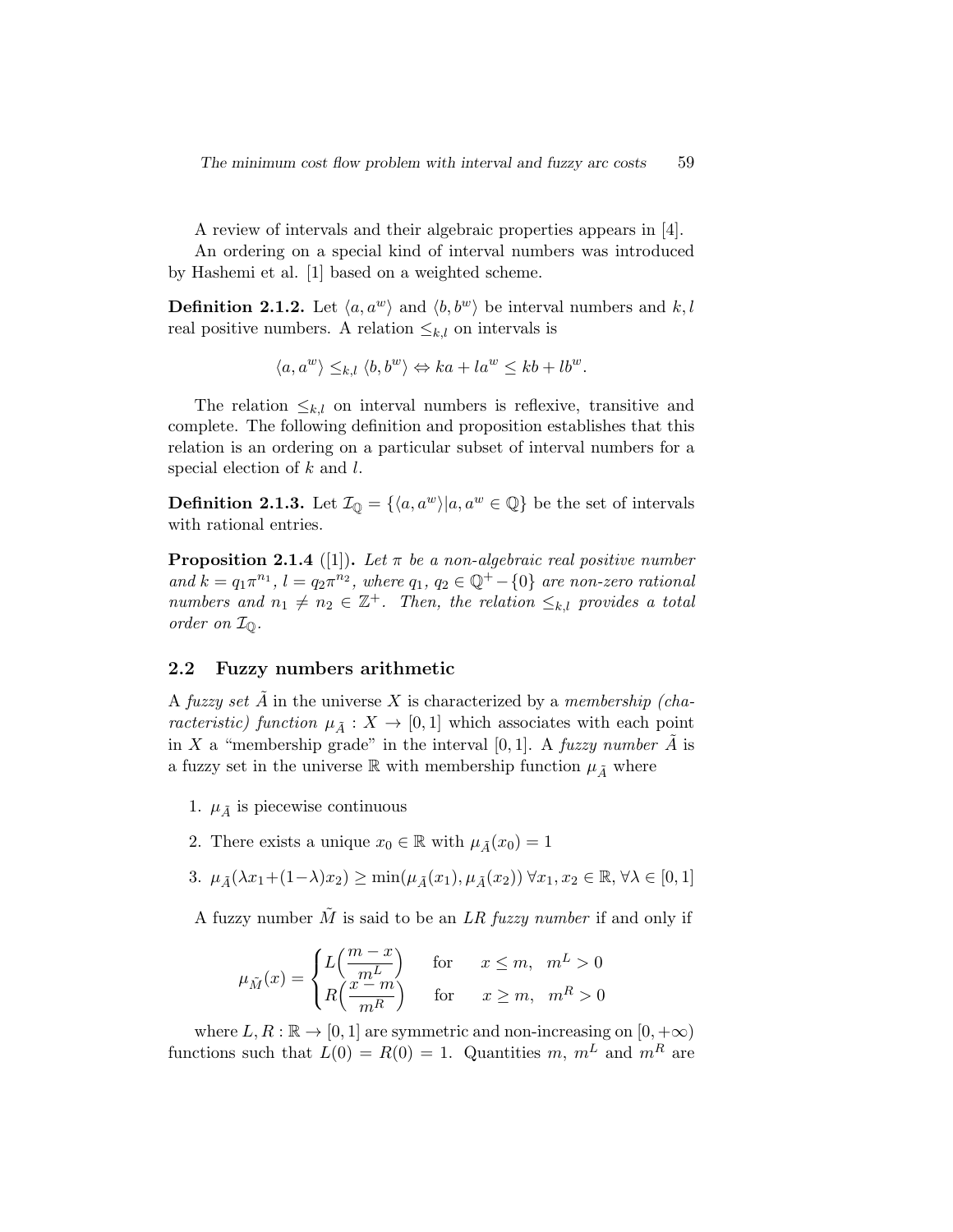called the mean value, and the left and right spreads of M respectively. Let us denote  $\tilde{M} = (m, m^L, m^R)_{LR}$ .

For LR fuzzy numbers there are two basic operations too [5].

**Definition 2.2.1.** Let  $(a, a^L, a^R)_{LR}$  and  $(b, b^L, b^R)_{LR}$  be LR fuzzy numbers and  $\lambda \geq 0$  a real number. The addition of two LR fuzzy numbers and the multiplication of a fuzzy number by escalar satisfies, respectively

(3) 
$$
(a, a^L, a^R)_{LR} \tilde{+} (b, b^L, b^R)_{LR} = (a + b, a^L + b^L, a^R + b^R)_{LR}
$$

(4) 
$$
\lambda(a, a^L, a^R)_{LR} = (\lambda a, \lambda a^L, \lambda a^R)_{LR} = (a, a^L, a^R)_{LR}\lambda
$$

Analogous to interval numbers it is possible to define an ordering on a subset of LR fuzzy numbers.

**Definition 2.2.2.** Let  $(a, a^L, a^R)_{LR}$  and  $(b, b^L, b^R)_{LR}$  be LR fuzzy numbers and k, l, r real positive numbers. A relation  $\leq_{k,l,r}$  on LR fuzzy numbers may be defined as

$$
(a, a^L, a^R)_{LR} \leq_{k,l,r} (b, b^L, b^R)_{LR} \Leftrightarrow ka + la^L + ra^R \leq kb + lb^L + rb^R.
$$

**Definition 2.2.3.** Let  $\mathcal{LR}_{\mathbb{Q}} = \{(m, m^L, m^R)_{LR} | m, m^L, m^R \in \mathbb{Q}\}\)$ the set of LR fuzzy numbers with rational entries.

**Proposition 2.2.4** ([2]). Let  $\pi$  be a non-algebraic real positive number and  $k = q_1 \pi^{n_1}$ ,  $l = q_2 \pi^{n_2}$  and  $r = q_3 \pi^{n_3}$  where  $q_1, q_2, q_3 \in \mathbb{Q}^+ - \{0\}$  are non-zero rational numbers and  $n_1 \neq n_2 \neq n_3 \in \mathbb{Z}^+$ . Then, the relation  $\leq_{k,l,r}$  provides a total order on  $\mathcal{LR}_{\mathbb{Q}}$ .

### 3 The minimum imprecise-cost flow problem

Let  $G = (N, A)$  be a directed graph where N and A are sets of nodes and arcs respectively. Each arc  $(i, j) \in A$  has a cost  $c_{i,j}$ , and an integral capacity  $u_{i,j}$ . Each node  $i \in N$  has a supply or demand represented as an integer  $b_i$ . If  $b_i$  is negative (resp. positive or zero) then the node i is a demander (resp. supplier or transient) node. Moreover, the sum of supplies and demands is assumed to be zero, i.e.,  $\sum$ i∈N  $b_i = 0.$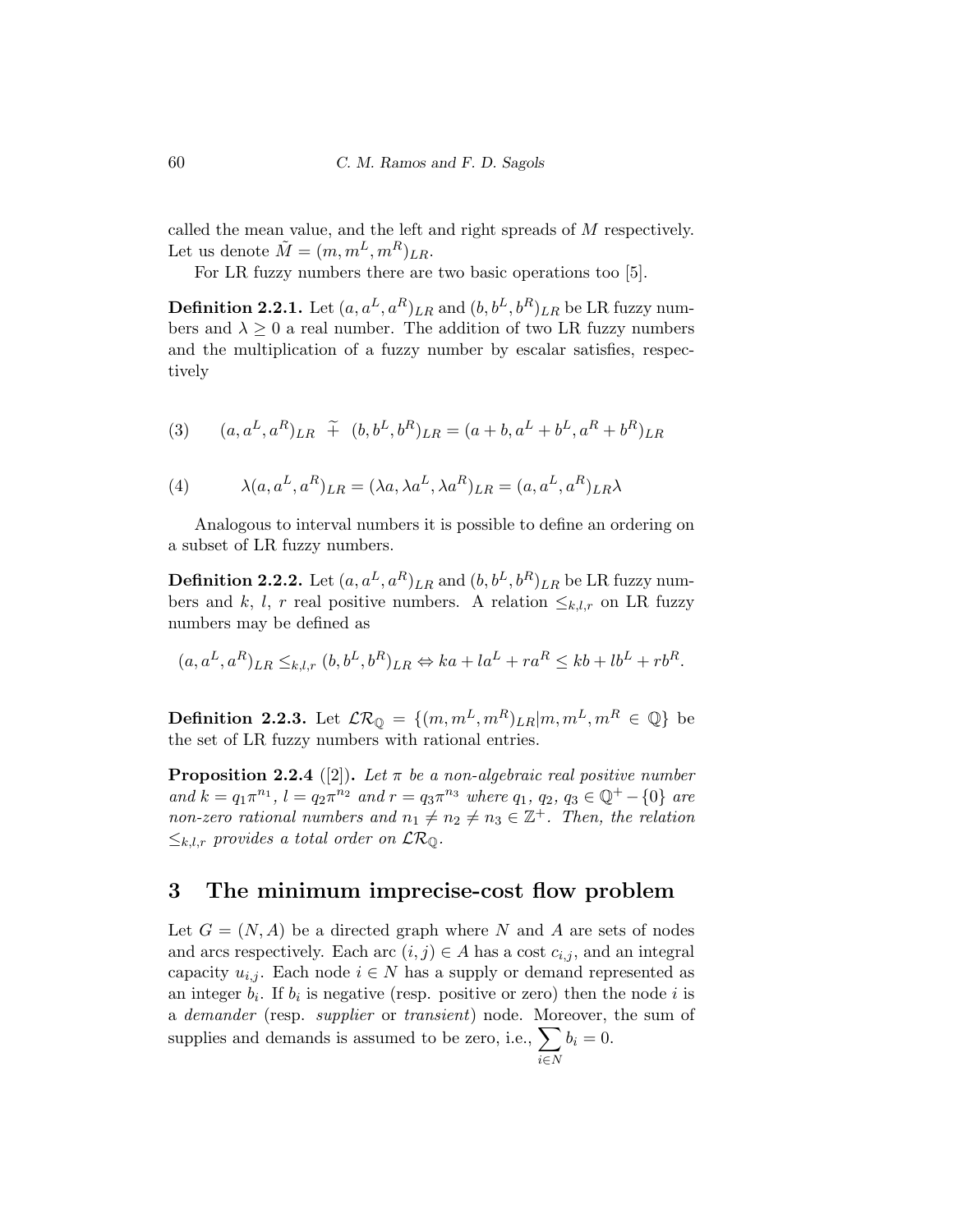The cost vector is denoted by  $c = (c_{i,j})_{(i,j)\in A}$ . Similarly  $u =$  $(u_{i,j})_{(i,j)\in A}$  and  $b=(b_i)_{i\in N}$  denote respectively the capacities and supplies vector. The 5-tuple  $\mathcal{N} = (N, A, u, c, b)$  is a network.

The minimum cost flow problem on network  $\mathcal{N} = (N, A, u, c, b)$  consists in determining the flow  $x_{i,j}$  on each arc  $(i, j) \in A$  that solves the following problem.

Minimize:

$$
(5) \qquad \qquad \sum_{(i,j)\in A} c_{i,j} x_{i,j}
$$

Subject to:

(6) 
$$
\sum_{\{j:(i,j)\in A\}} x_{i,j} - \sum_{\{j:(j,i)\in A\}} x_{j,i} = b_i \ \forall \ i \in N
$$

(7) 
$$
0 \le x_{i,j} \le u_{i,j} \quad \forall (i,j) \in A
$$

The flow vector  $x = (x_{i,j})_{(i,j)\in A}$  is *feasible* if and only if it satisfies the contraints  $(6)$  -  $(7)$  and it is an *optimal* flow if its total transporting cost (5) is minimal among the costs of all feasible flows.

It is well-known that the MCFP can be solved efficiently in (strongly) polynomial time. The running times for several algorithmic implementations appears in [7, 8].

If instead of using numbers in the entries of the cost vector  $c$  we use interval numbers (resp. fuzzy numbers) a minimum interval-cost flow problem (resp. minimum fuzzy-cost flow problem), MICFP (resp. MFCFP) for short, is defined on network  $\mathcal N$ . We have a minimum *imprecise-cost flow problem* on network  $N$  if we have either a MICFP or a MFCFP on  $\mathcal N$ . The notion of feasible flow remains inaltered in this case, however the objective function

$$
\sum_{(i,j)\in A} c_{i,j} x_{i,j}
$$

is an interval or fuzzy number and the flow  $x$  is *optimal* if its cost is the minimum among all costs of feasible flows with respect to the  $\leq_{k,l}$  or  $\leq_{k,l,r}$  ordering.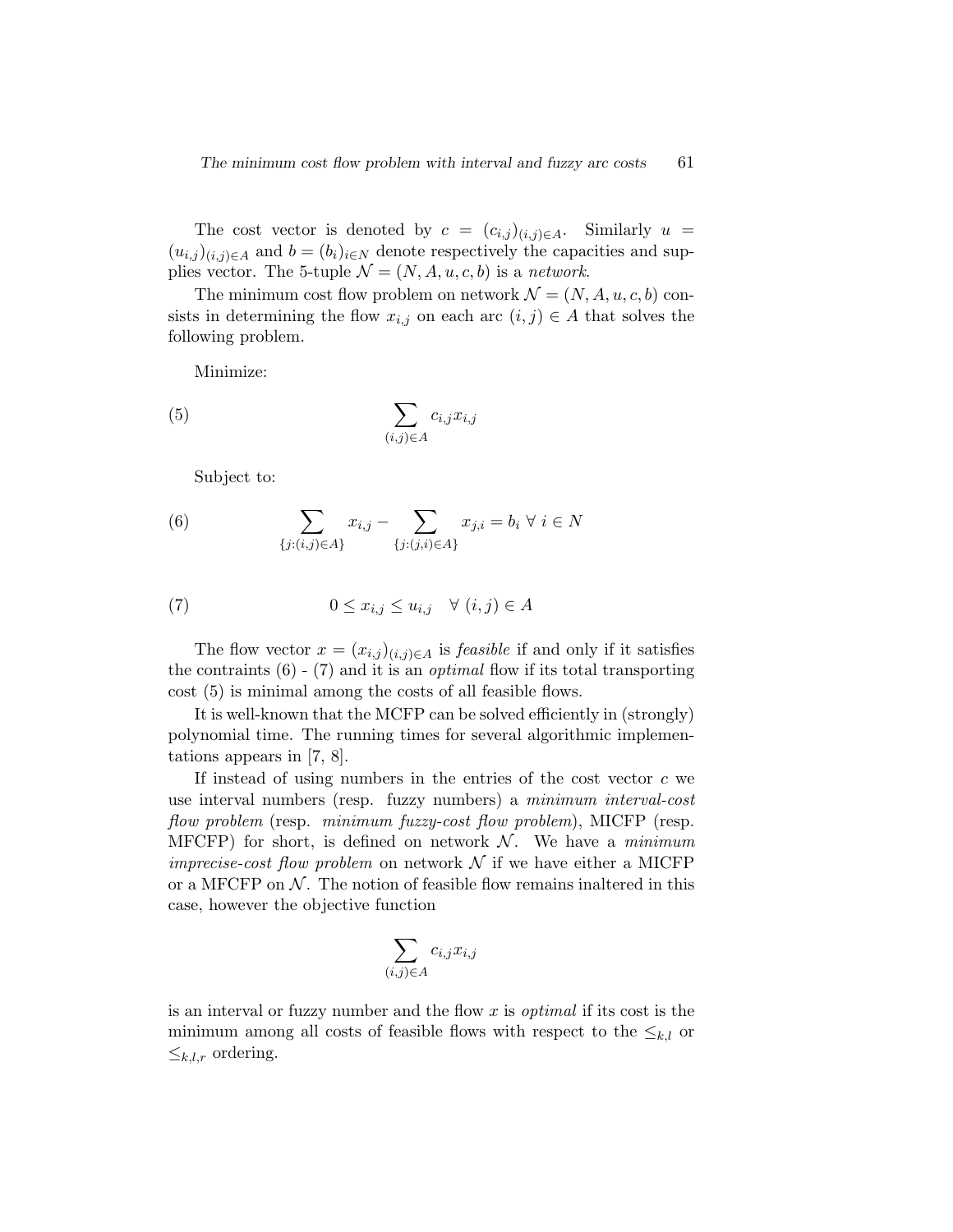# 4 The crisp model for a minimum imprecisecost flow problem

Suppose we have a minimum imprecise-cost flow problem on a network  $\mathcal{N} = (N, A, u, \hat{c}, b)$  with imprecise arc cost vector  $\hat{c}$ , and that all arc costs  $\hat{c}_{i,j}$  are in  $\mathcal{I}_{\mathbb{Q}}$  (resp.  $\mathcal{LR}_{\mathbb{Q}}$ ). Let k and l (resp. k, l and r) be numbers such that the Hashemi's order is a total order on  $\mathcal{I}_{\mathbb{Q}}$  (resp.  $LR_{\mathbb{Q}}$ ).

For each arc  $(i, j) \in A$ , let us define the *crisp cost*  $\bar{c}_{i,j}$  as

$$
\bar{c}_{i,j} = \begin{cases}\nkc_{i,j} + lc_{i,j}^w, & \text{if } \hat{c}_{i,j} = \langle c_{i,j}, c_{i,j}^w \rangle \\
kc_{i,j} + lc_{i,j}^L + rc_{i,j}^R, & \text{if } \hat{c}_{i,j} = (c_{i,j}, c_{i,j}^L, c_{i,j}^R)_{LR}\n\end{cases}
$$

so we can establish the crisp model associated to the original minimum imprecise-cost flow problem as

Minimize:

$$
(8) \qquad \qquad \sum_{(i,j)\in A} \bar{c}_{i,j} x_{i,j}
$$

Subject to:

(9) 
$$
\sum_{\{j:(i,j)\in A\}} x_{i,j} - \sum_{\{j:(j,i)\in A\}} x_{j,i} = b_i \ \forall \ i \in N
$$

$$
(10) \t\t\t 0 \le x_{i,j} \le u_{i,j} \ \forall \ (i,j) \in A
$$

which is a conventional minimum cost flow problem where the restrictions (9) - (10) are the same as in the imprecise problem but now with real arc costs in the objective (8) instead of imprecise values.

**Proposition 4.1.** Let  $x^* = (x^*_{i,j})_{(i,j)\in A}$  be a feasible flow which is an optimal solution for the crisp model  $(8)$  -  $(10)$  associated to a MFCFP. Then  $x^*$  also is an optimal solution for the MFCFP.

*Proof.* Let k, l, and r be numbers inducing a total order on  $\mathcal{LR}_{\mathbb{Q}}$  (as in Proposition 2.2.4).

Notice that a flow is a feasible flow in the crisp model if and only if it is a feasible flow in the MFCFP.

Let  $x^* = (x^*_{i,j})_{(i,j)\in A}$  be an optimal flow for the crisp model. Then  $x^*$  is a feasible flow for the MFCFP too.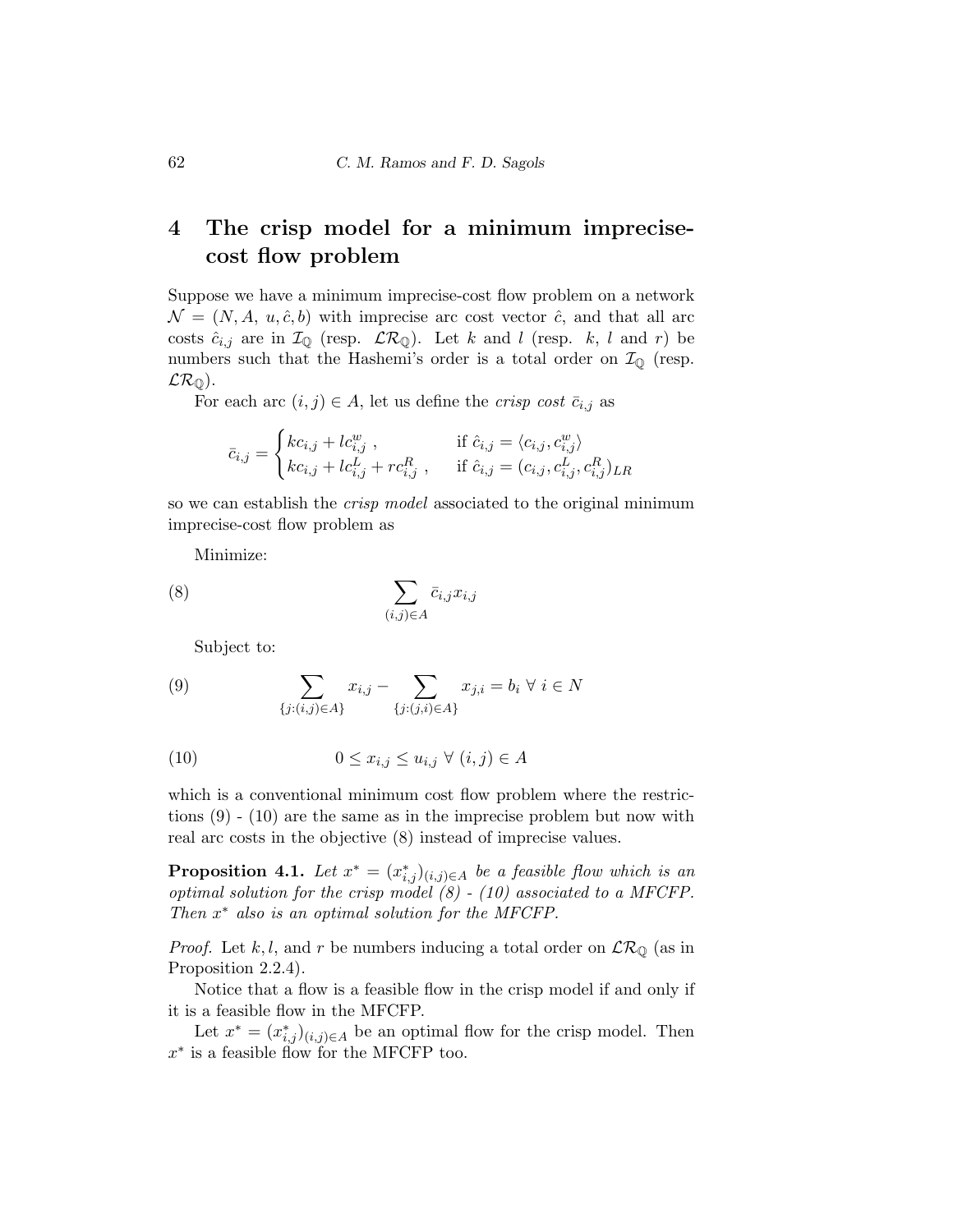If the optimal solution for the MFCFP is 
$$
y^* = (y_{i,j}^*)_{(i,j)\in A}
$$
 and  
\n
$$
\sum_{(i,j)\in A} \hat{c}_{i,j} y_{i,j}^* \leq_{k,l,r} \sum_{(i,j)\in A} \hat{c}_{i,j} x_{i,j}^*.
$$
 Then we have that  
\n
$$
\sum_{(i,j)\in A} (c_{i,j}, c_{i,j}^L, c_{i,j}^R)_{LR} y_{i,j}^* \leq_{k,l,r} \sum_{(i,j)\in A} (c_{i,j}, c_{i,j}^L, c_{i,j}^R)_{LR} x_{i,j}^*
$$
\n
$$
\Leftrightarrow \sum_{(i,j)\in A} (c_{i,j} y_{i,j}^*, c_{i,j}^L y_{i,j}^*, c_{i,j}^R y_{i,j}^*)_{LR} \leq_{k,l,r} \sum_{(i,j)\in A} (c_{i,j} x_{i,j}^*, c_{i,j}^L x_{i,j}^*, c_{i,j}^R x_{i,j}^*)_{LR}
$$
\n
$$
\Leftrightarrow \left( \sum_{(i,j)\in A} c_{i,j} y_{i,j}^*, \sum_{(i,j)\in A} c_{i,j}^L y_{i,j}^*, \sum_{(i,j)\in A} c_{i,j}^R y_{i,j}^* \right)_{LR} \leq_{k,l,r}
$$
\n
$$
\left( \sum_{(i,j)\in A} c_{i,j} x_{i,j}^*, \sum_{(i,j)\in A} c_{i,j}^L x_{i,j}^*, \sum_{(i,j)\in A} c_{i,j}^L x_{i,j}^* \right)_{LR}
$$
\n
$$
\Leftrightarrow k \sum_{(i,j)\in A} (c_{i,j} y_{i,j}^*) + l \sum_{(i,j)\in A} (c_{i,j}^L y_{i,j}^*) + r \sum_{(i,j)\in A} (c_{i,j}^R y_{i,j}^*) \leq_{(i,j)\in A}
$$
\n
$$
\Leftrightarrow \sum_{(i,j)\in A} (kc_{i,j} + lc_{i,j}^L + rc_{i,j}^R) y_{i,j}^* \leq \sum_{(i,j)\in A} (kc_{i,j} + lc_{i,j}^L + rc_{i,j}^R) x_{i,j}^*
$$
\n
$$
\Leftrightarrow \sum_{(i,j)\in A} \bar{c}_{i,j} y_{i,j}^* \leq \sum
$$

which is a contradiction to the optimality of  $x^*$  for the crisp model. Therefore,  $x^*$  is an optimal solution for the MFCFP.  $\Box$ 

**Corollary 4.2.** Let  $x^* = (x^*_{i,j})_{(i,j)\in A}$  be a feasible flow that is an optimal solution for the crisp model  $(8) - (10)$  associated to a MICFP. Then  $x^*$ also is an optimal solution for the MICFP.

Proof. Analogous to proof of Proposition 4.1.  $\Box$ 

The last results are rewriten as follows.

Theorem 4.3. The optimal solution for a minimum imprecise-cost flow problem is given by the optimal solution for the associated crisp model.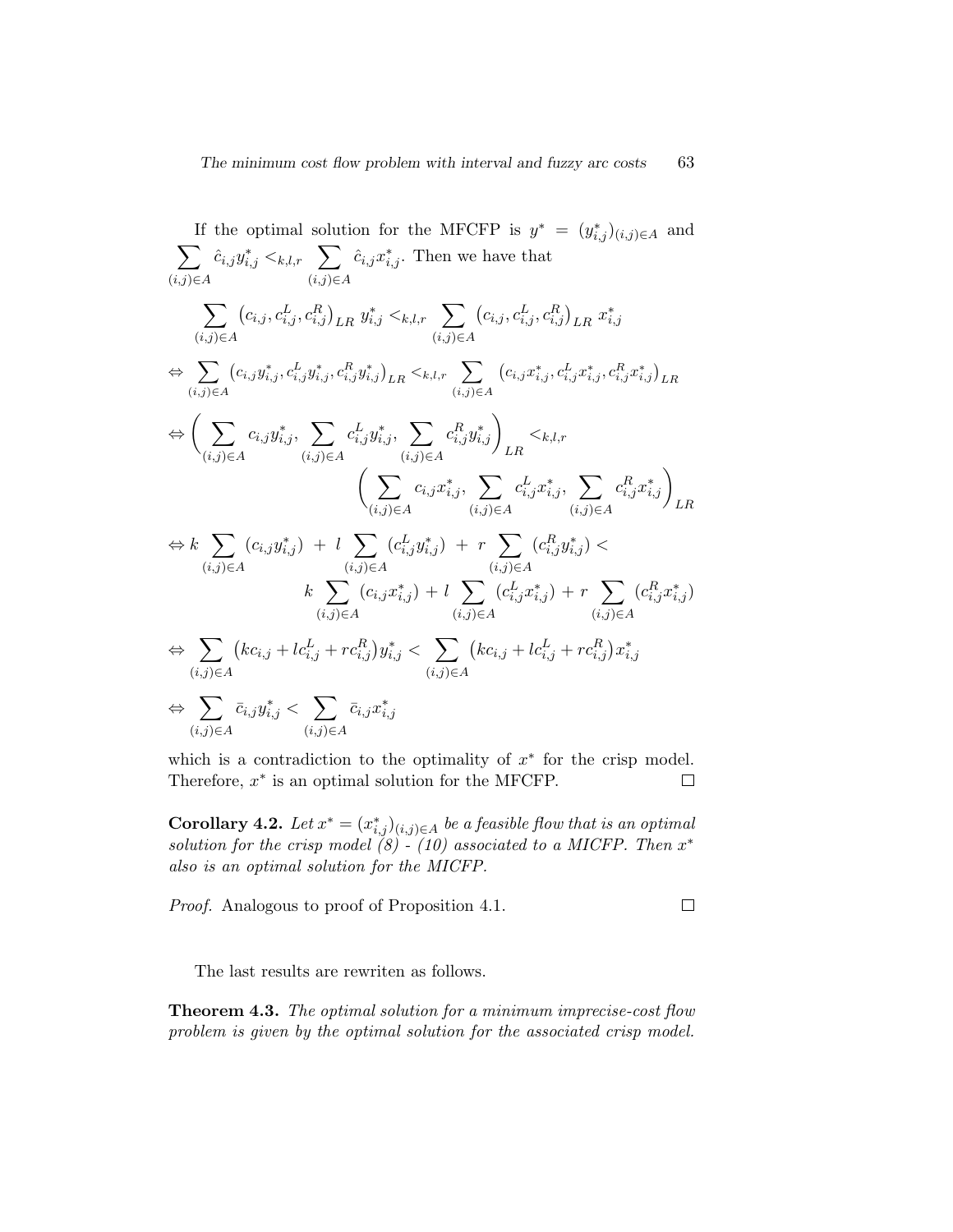Theorem 4.3 yields a simple method to solve a minimum imprecisecost flow problem: we can directly use polynomial-time combinatorial algorithms to obtain the optimal solution for the associated crisp model. The optimal flow found is optimal for the original minimum imprecisecost flow problem too.

# 5 Numerical simulation results

The crisp model methodology was tested on networks with interval arc costs consisting of 20 nodes and exactly 40 arcs. The nodes in these networks had two as average degree. These networks were randomly generated using the following procedure (see [3] for details).

- 1. Label the nodes in the network from 1 through  $n$ .
- 2. Set  $b_1 = b$  and  $b_n = -b$  for a positive integer b. The remaining nodes are transient nodes.
- 3. Generate  $n-1$  directed arcs  $(i, i+1)$  for all  $i = 1, \dots, n-1$  and set  $u_{i,i+1} = b$ , and  $\hat{c}_{i,i+1} = \langle c, c^w \rangle$  where c and  $c^w$  are positive rational constants.
- 4. Generate the remaining  $n+1$  arcs  $(i, j)$  by selecting their tail and head nodes randomly, each node should have the same probability to be selected, but parallel arcs and loops must be avoided. Arc's capacities, center costs, and cost widths are uniformly drawn from  $[0, b]$ ,  $[0, c]$  and  $[0, c<sup>w</sup>]$  respectively.

To measure the accuracy of the crisp model for the prediction of optimal flows in an imprecise environment we follow the scenario idea used in [1]. Let  $\mathcal{N} = (N, A, u, \hat{c}, b)$  be a network with interval arc costs; the network  $\mathcal{N}_s = (N, A, u, c^s, b)$  is a scenario of  $\mathcal N$  if and only if each arc cost  $c_{i,j}^s$  belongs to the interval arc cost  $\langle c_{i,j}, c_{i,j}^w \rangle$  for all  $(i,j) \in A$ . Two performance indexes for a set of scenarios S of  $\mathcal N$  are defined in [1] as follows.

Let  $V^*(\mathcal{N}')$  be the optimal value of a instance of one of the problems MCFP, MICFP or MFCFP on a given network  $\mathcal{N}'$ . An instance of the MICFP on network  $\mathcal N$  solved by the crisp model has an interval as optimal cost, i.e.,  $V^*(\mathcal{N}) = \langle V, V^w \rangle$  for an interval  $\langle V, V^w \rangle$ . The first performance index denoted  $I_1(\mathcal{N})$ , is the proportion of scenarios of N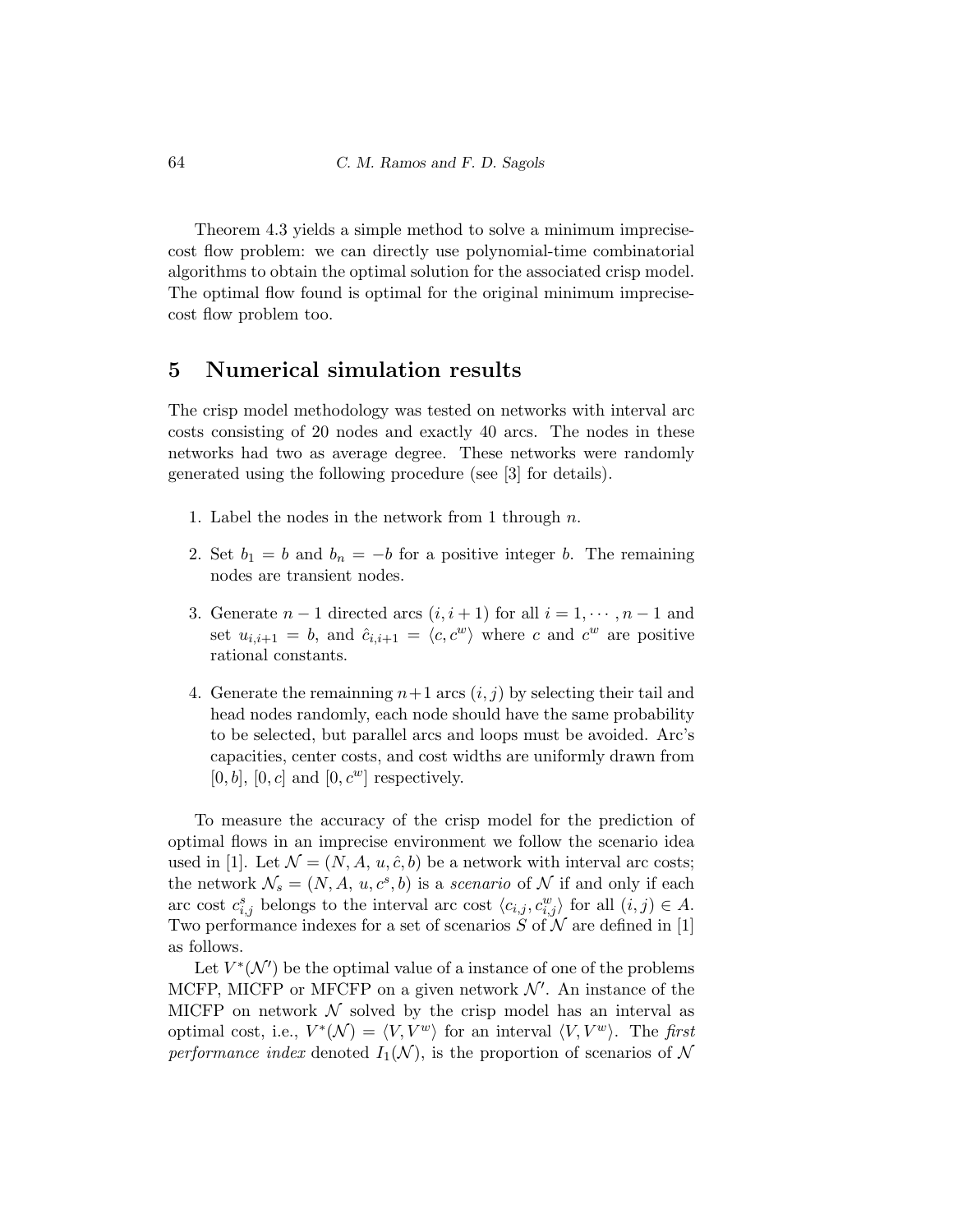|                  | S       |       | 1000  |       | 3000  |       | 5000  |
|------------------|---------|-------|-------|-------|-------|-------|-------|
|                  |         |       |       |       |       |       |       |
| $\boldsymbol{k}$ |         | $I_1$ | $I_2$ | $I_1$ | $I_2$ | $I_1$ | $I_2$ |
| $\mathbf{1}$     | $4\pi$  | 1.0   | 0.0   | 1.0   | 0.0   | 1.0   | 6.0   |
| $\mathbf{1}$     | $3\pi$  | 1.0   | 1.0   | 1.0   | 1.0   | 1.0   | 0.0   |
| 1                | $2\pi$  | 1.0   | 5.0   | 1.0   | 5.0   | 1.0   | 0.0   |
| 1                | $\pi$   | 1.0   | 0.0   | 1.0   | 0.0   | 1.0   | 0.0   |
| $\mathbf{1}$     | $\pi/2$ | 1.0   | 4.0   | 1.0   | 3.9   | 1.0   | 7.0   |
| 1                | $\pi/3$ | 1.0   | 1.0   | 1.0   | 1.0   | 1.0   | 9.0   |
| 1                | $\pi/4$ | 1.0   | 0.0   | 1.0   | 8.9   | 1.0   | 18.0  |

Table 1: Results of the MICFP in the random networks with 20 nodes.

whose optimal costs are in the interval  $V^*(\mathcal{N})$ . More precisely,

$$
I_1(\mathcal{N}) = \frac{|\left\{\mathcal{N}_s \in S : V^*(\mathcal{N}_s) \in V^*(\mathcal{N})\right\}|}{|S|}.
$$

As much as this index is close to one, the crisp model predicts the cost of shipment more accurately.

Let  $x = (x_{i,j})_{(i,j)\in A}$  be the optimal flow in the MICFP on network N obtained by solving its associated crisp model, and  $x^s = (x^s_{i,j})_{(i,j)\in A}$ be the optimal flow for scenario  $\mathcal{N}_s$ . The second performance index denoted  $I_2(\mathcal{N})$ , is the maximum difference between arc flow entries in  $x$  and in  $x^s$  normalized per cost unit. More precisely,

$$
I_2(\mathcal{N}) = \max_{\mathcal{N}_s \in S} \max_{(i,j) \in A} \left\{ |x_{i,j} - x_{i,j}^s| \frac{c_{i,j}^s}{\max_{(i,j) \in A} c_{i,j}^s} \right\}.
$$

The method yields a better solution as the second index is close to zero.

In Table 1 we report the results produced by the crisp model methodology to solve some instances of the MICFP's and the values obtained for  $I_1(\mathcal{N})$  and  $I_2(\mathcal{N})$ . We choose similar values for k and l as used in  $[1, 2]$ , and for each pair of values k and l a random network with interval arc costs is created and then a set  $S$  of scenarios is generated. Finally the indexes  $I_1$  and  $I_2$  are calculated.

Now let us consider the MCFP on network  $\mathcal N$  where the arc costs are all LR fuzzy numbers, i.e., a MFCFP. For every  $\alpha \in [0,1]$  the  $\alpha$ -level set (or  $\alpha$ -cut) of a fuzzy set  $\tilde{A}$  is the ordinary set  $\tilde{A}_{\alpha} = \{x \in X | \mu_{\tilde{A}}(x) \ge \alpha\}$ and when  $\tilde{A}$  is an LR fuzzy number  $\tilde{A}_{\alpha}$  is always a closed interval.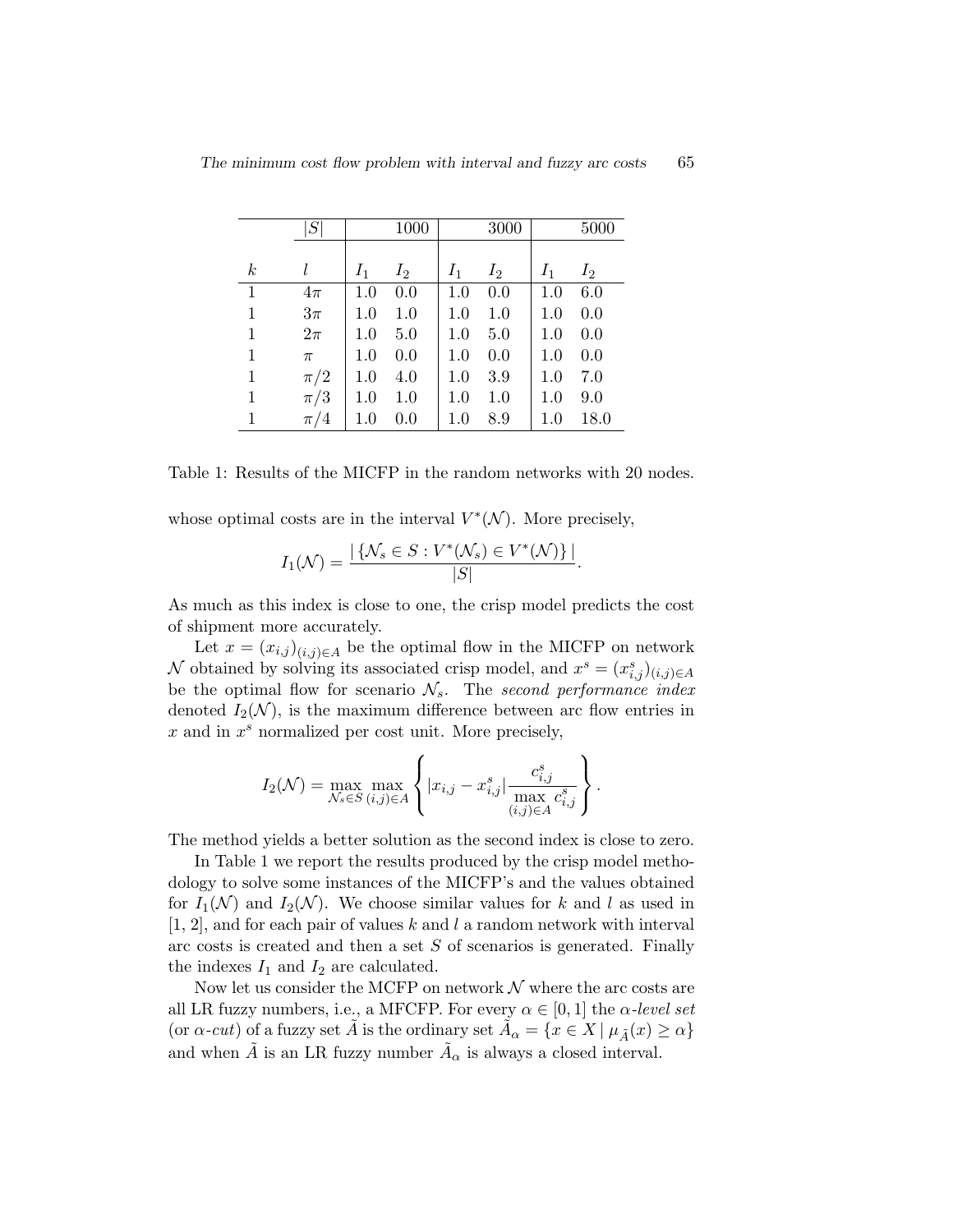|                  |         | $\alpha$         | 0.0   |       | 0.25  |       | 0.5     |       | 0.75  |       |
|------------------|---------|------------------|-------|-------|-------|-------|---------|-------|-------|-------|
|                  |         |                  |       |       |       |       |         |       |       |       |
| $\boldsymbol{k}$ |         | $\boldsymbol{r}$ | $I_1$ | $I_2$ | $I_1$ | $I_2$ | $I_1$   | $I_2$ | $I_1$ | $I_2$ |
| $\mathbf{1}$     | $4\pi$  | $16\pi^2$        | 1.0   | 9.5   | 1.0   | 0.0   | 1.0     | 12.0  | 1.0   | 0.0   |
| $\mathbf{1}$     | $3\pi$  | $9\pi^2$         | 1.0   | 11.2  | 1.0   | 0.0   | 1.0     | 0.0   | 1.0   | 0.0   |
| $\mathbf{1}$     | $2\pi$  | $4\pi^2$         | 1.0   | 10.0  | 1.0   | 3.0   | 1.0     | 0.0   | 1.0   | 0.0   |
| $\mathbf{1}$     | $\pi$   | $\pi^2$          | 1.0   | 0.0   | 1.0   | 0.0   | $1.0\,$ | 0.0   | 1.0   | 1.0   |
| $\mathbf{1}$     | $\pi/2$ | $\pi^2/4$        | 1.0   | 12.0  | 1.0   | 0.0   | 1.0     | 4.0   | 1.0   | 0.0   |
| $\mathbf{1}$     | $\pi/3$ | $\pi^2/9$        | 1.0   | 20.0  | 1.0   | 0.0   | 1.0     | 0.0   | 1.0   | 0.0   |
| $\mathbf{1}$     | $\pi/4$ | $\pi^2/16$       | 1.0   | 9.0   | 1.0   | 4.0   | 1.0     | 15.0  | 1.0   | 0.0   |

Table 2: Results for 5000  $\alpha$ -escenarios in the MFCFP on random networks with 20 nodes.

Extending the scenario idea for networks with fuzzy arc costs we can take each cost  $c_{i,j}^s$  of scenario  $\mathcal{N}_s$  in the interval defined by an  $\alpha$ -cut of the fuzzy cost  $\tilde{c}_{i,j}$ . Actually this gives us an  $\alpha$ -scenario  $\mathcal{N}_s(\alpha)$  for each possible value of  $\alpha$ .

By a similar procedure applied on a randomly generated network  $\mathcal N$ with triangular fuzzy arc costs we measured the performance indexes  $I_1$ and  $I_2$  for several  $\alpha$ -scenarios of the MFCFP. The results obtained for some possibility level  $\alpha$  are show in Table 2.

In both, Tables 1 and 2, we obtained  $I_1 = 1$  for all experiments. This improves the results reported in [1] where a value of one was never reached for  $I_1$ . On the other hand, in the same reference no value reported for  $I_2$  is zero, but there are several entries in Tables 1 and 2 where this optimal value is reached. Thus, in more than 40% of the entries in Table 1 we obtained the best possible value for  $I_2$  by using the crisp model and the same happened for more than 50% of entries in Table 2. The authors of [1] never got zero values. The combination  $I_1 = 1$  and  $I_2 = 0$  appears in 48% of the results reported in Tables 1 and 2, hence in almost 50% of all experiments performed we obtained accurate solutions.

# 6 Conclusion

Minimum cost flow problems are important in network optimization due to their wide range of applications. In this paper we assumed that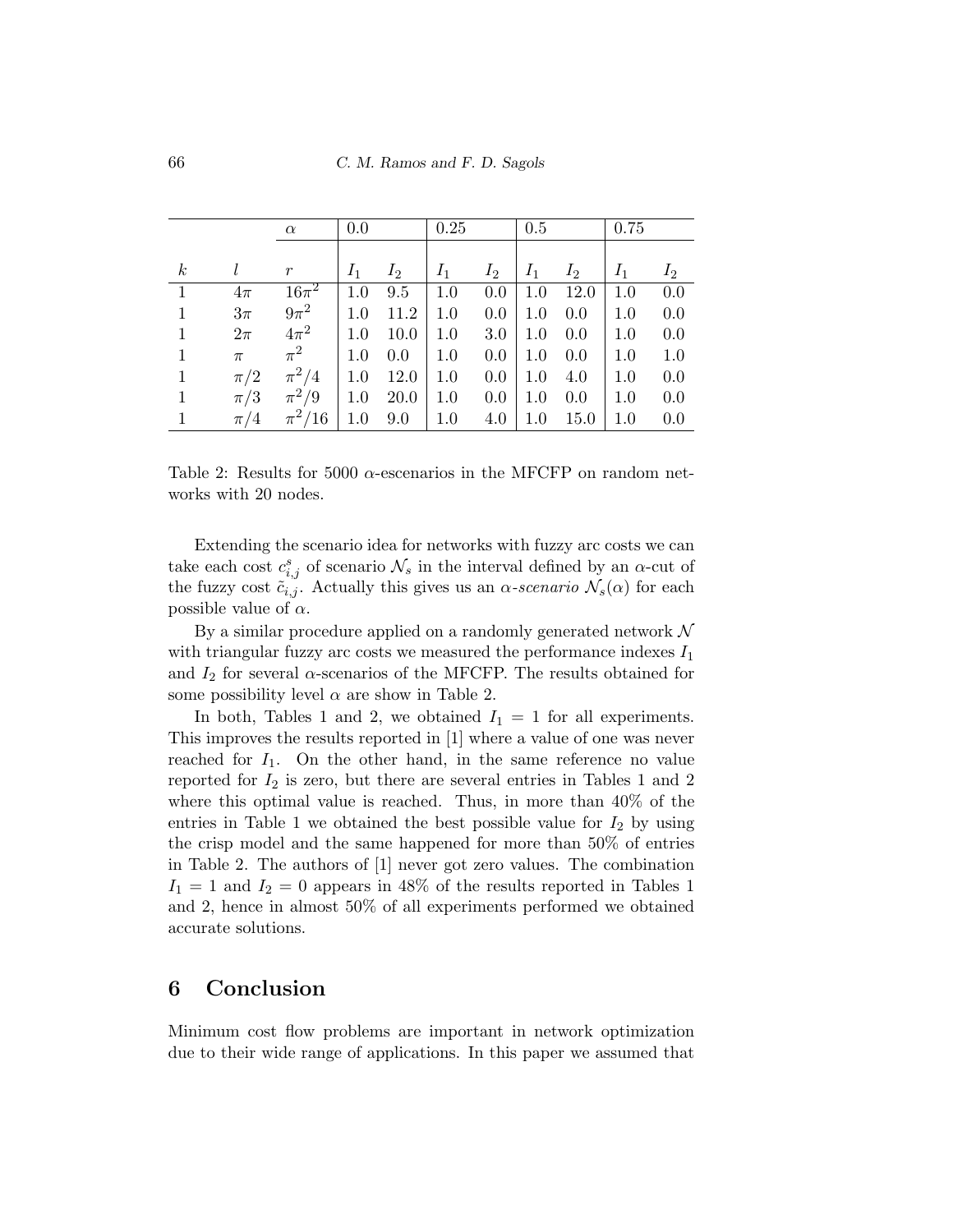arc costs in the network are imprecise values that could be described by intervals as well as by LR fuzzy numbers. We solved the minimum cost flow problem with imprecise arc costs by applying the crisp model methodology and transforming it into a crisp minimum cost flow problem. This transformation was based on the total order introduced in [1, 2] for a special kind of intervals and fuzzy numbers. Although in this paper we choose the  $k, l$  and r values accordingly to the recommendations in [1, 2], it is an important question to ask for a proper way to do this selection, because in a floating arithmetic system it is impossible to represent non-algebraic numbers even if they are computable.

Our choosing of  $k, l$  and  $r$  as powers (including exponent 0) of rational multiples of  $\pi$  is motivated (and supported) by the positive results reported in Tables 1 and 2. Yet, we believe a deeper study is in order because the use of a floating point system has radical consequences on the truthfulness of Propositions 2.1.4 and 2.2.4.

Finally, numerical simulation showed that the use of the crisp model methodology improves upon the extension of the combinatorial algorithm proposed in [1] and [2], and it is at least comparable to the existing methods.

Carlos M. Ramos Departamento de matemáticas, Centro de Investigación y de Estudios Avanzados del IPN, Apartado Postal 14-740, 07000 México, D.F. mramos@math.cinvestav.mx

Feliú D. Sagols Departamento de matemáticas, Centro de Investigación y de Estudios Avanzados del IPN, Apartado Postal 14-740, 07000 México, D.F. fsagols@math.cinvestav.mx

# References

- [1] Hashemi S. M., Ghatee M., and Nasrabadi E., Combinatorial algorithms for the minimum interval cost flow problem, Applied Mathematics and Computation. 175 2006, 1200–1216.
- [2] Gathee M., and Hashemi S. M., Generalized minimal cost flow problem in fuzzy nature: An application in bus network planning problem, Applied Mathematical Modelling. 32 2008, 2490–2508.
- [3] Boyles S. D., and Waller S. T., A mean-variance model for the minimum cost flow problem with stochastic arc costs, Networks. 56 2010, 215–227.